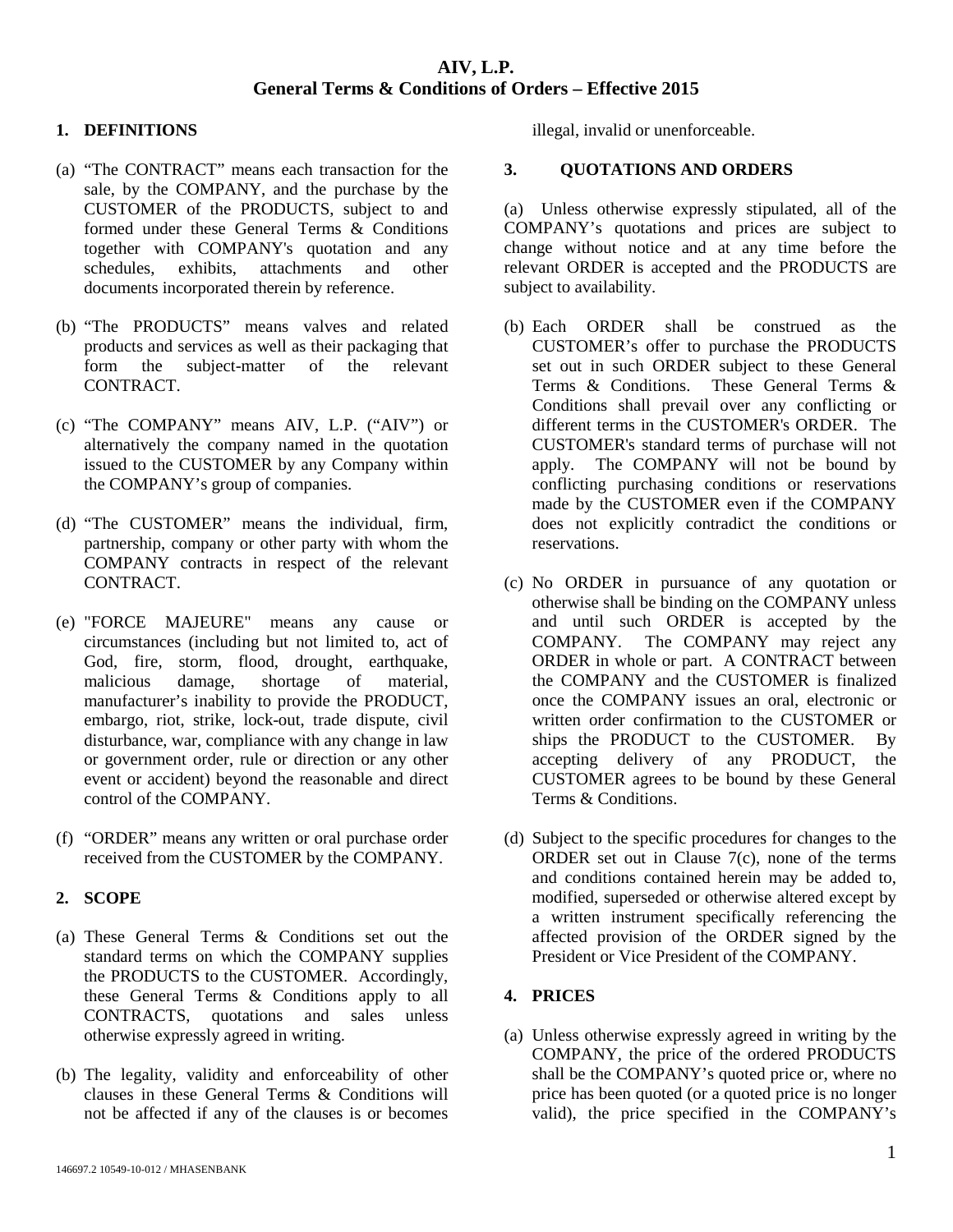standard price list current at the date of the COMPANY's acceptance of the relevant ORDER, less any applicable discount that may be expressly agreed in writing by the COMPANY from time to time.

- (b) All prices shown are, unless otherwise expressly agreed in the invoice, in U.S. dollars and are F.O.B. COMPANY's designated shipping point, unless otherwise expressly agreed to by the COMPANY.
- (c) Prices exclude taxes, duties, packaging, delivery and insurance costs, which the CUSTOMER must pay unless the law specifically provides that such payment must be made by the COMPANY in which case the CUSTOMER shall reimburse the COMPANY for such payment in addition to the purchase price. All prices include the COMPANY's standard packing, but not pallets or crating for export goods.

## **5. PAYMENTS AND LICENSES**

- (a) Payment must be made in the currency specified in the COMPANY's invoice.
- (b) The CUSTOMER must pay the full invoice amount within 30 days from the date of the invoice unless otherwise agreed in writing. The COMPANY is entitled to charge interest on overdue payments at the greater of the following two rates: (a) 1.5% monthly or (b) 2% annually above the current monthly base rate of the COMPANY's bank. In no event shall the interest rate be higher than the maximum rate permitted by applicable law. The CUSTOMER shall reimburse the COMPANY for all costs and expenses, including legal fees, which the COMPANY incurs in collecting overdue amounts.
- (c) The CUSTOMER is not entitled to withhold, set off or deduct claims against the COMPANY from an amount that it owes the COMPANY under any CONTRACT or other agreement with the COMPANY.
- (d) The COMPANY is obligated to deliver a PRODUCT only if the CUSTOMER has made due payment of all amounts that it owes to the COMPANY at the date of delivery under the relevant CONTRACT or as otherwise agreed expressly in writing with the COMPANY. The

COMPANY is entitled to suspend delivery of a PRODUCT if the CUSTOMER is in default without this affecting the COMPANY's other rights under the relevant CONTRACT or other agreement with the CUSTOMER. The COMPANY is not obligated to resume deliveries until the CUSTOMER has paid all overdue amounts, including all expenses and accrued interest.

(e) It is the CUSTOMER's exclusive responsibility to obtain all licenses, exchange control documents and other consents needed for the import and use of the PRODUCTS as well as for payment of the<br>PRODUCTS. The CUSTOMER will not be The CUSTOMER will not be discharged from its obligations under these General Terms & Conditions because it fails to obtain a license or other consents.

#### **6. DELIVERY AND FORCE MAJEURE**

- (a) While the COMPANY will endeavor to deliver the PRODUCTS by any date or within any period agreed upon, such dates and periods are estimates only given in good faith and the COMPANY will not be liable for any failure to deliver by such date or within such a period. Time for delivery shall not be of the essence of the CONTRACT.
- (b) Should the COMPANY be delayed in or prevented from making the delivery of the PRODUCTS due to FORCE MAJEURE, the COMPANY may terminate the CONTRACT or suspend the ORDER without incurring any liability for any loss or damage arising therefrom, but without prejudice in any such case to rights accrued to the COMPANY for deliveries already made.
- (c) Unless otherwise agreed to in writing by the COMPANY, the COMPANY shall deliver the PRODUCTS by the means most convenient to the COMPANY to the address or addresses specified by the CUSTOMER at the time of placing the ORDER or (in the event that the CUSTOMER fails so to specify an address) to an address at which the CUSTOMER resides or carries on business. The PRODUCTS are considered to be delivered when they are physically handed over to 1) the CUSTOMER, 2) the CUSTOMER's agent or a person that the CUSTOMER has authorized to take delivery, or (3) the carrier, regardless of who pays shipping costs. The COMPANY shall be entitled to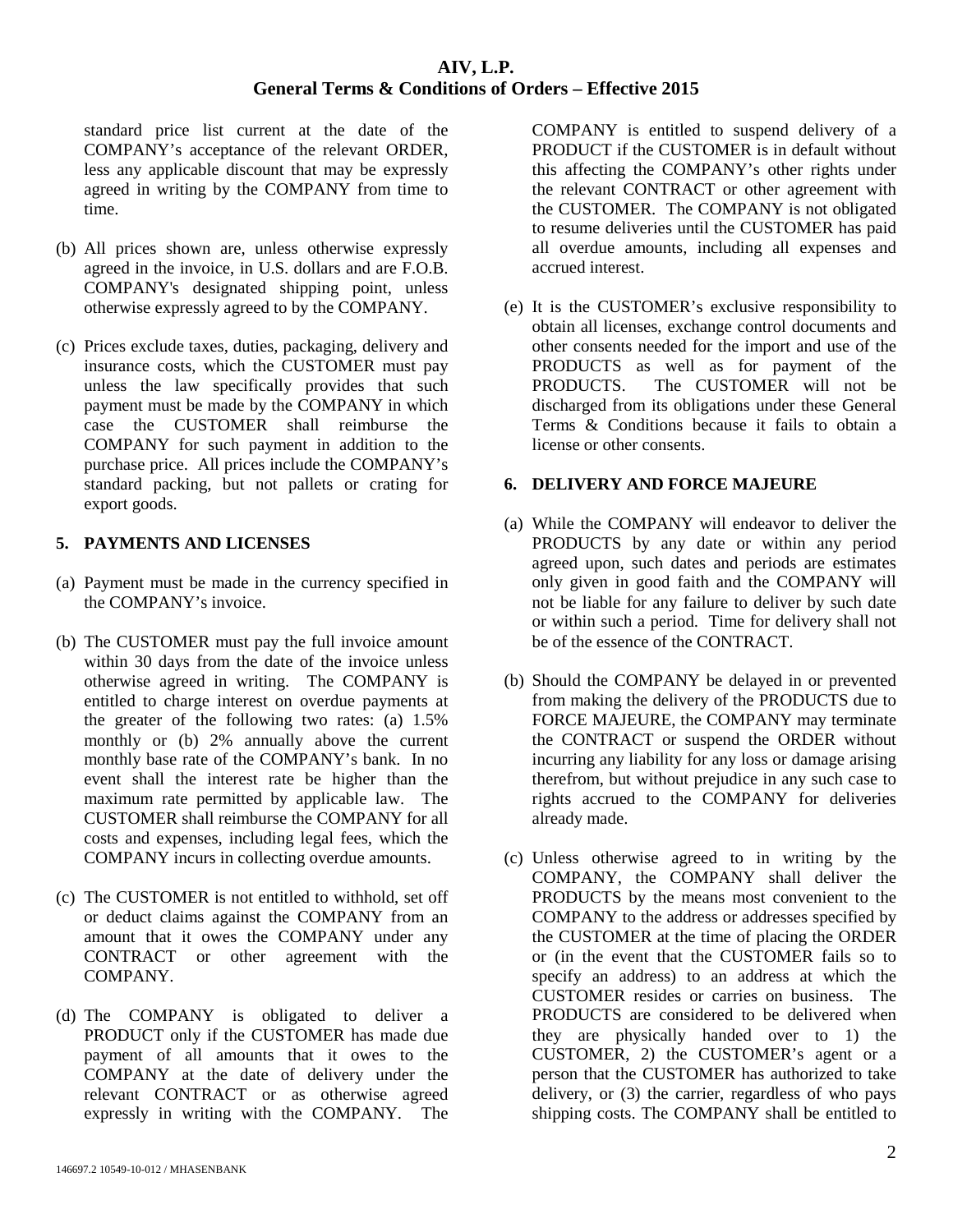add to the contract price a reasonable charge for packaging, delivery and insurance. Off-loading will be at CUSTOMER's expense.

- (d) The CUSTOMER is obligated to pay all costs that the COMPANY incurs because of the CUSTOMER's failure to take delivery either 1) on the date stated in the invoice or the COMPANY's confirmation, or 2) when the PRODUCTS are ready, if the COMPANY has notified the CUSTOMER in writing of their readiness and the CUSTOMER has not taken delivery within seven days or any other period to which the parties agree.
- (e) Promptly following delivery, the CUSTOMER must thoroughly inspect the PRODUCTS delivered. The CUSTOMER shall to notify the COMPANY immediately of loss, damage or shortage on arrival of the PRODUCTS within 48 hours of delivery. If the CUSTOMER does not receive the PRODUCTS on the agreed date of delivery, it is to notify the COMPANY within 48 hours of the agreed date of delivery. The COMPANY disclaims all liability, and the CUSTOMER waives its rights of recovery, in relation to PRODUCTS that are lost or damaged on arrival unless the CUSTOMER's information is sufficient to allow the COMPANY to make a valid claim against the carrier of the PRODUCTS for their loss or damage.

## **7. PASSING OF RISK AND TITLE, CANCELLATION AND RETURNS**

- (a) The COMPANY's liability for the PRODUCTS passes from the COMPANY to the CUSTOMER on the earlier of the following two dates: 1) the date when the PRODUCTS are delivered to the CUSTOMER; the CUSTOMER's agent; or a person that the CUSTOMER has authorized to accept delivery, or 2) the agreed date of delivery, if the CUSTOMER fails to take delivery as required.
- (b) The COMPANY remains the owner of the PRODUCTS until it receives full payment for all PRODUCTS and all other sums which are due from CUSTOMER under any other agreement with the COMPANY, whether or not the PRODUCTS are delivered to the CUSTOMER. If the CUSTOMER sells the PRODUCTS to a third party before the COMPANY receives full payment, the proceeds of the sale shall first apply to pay all amounts due to

the COMPANY. The COMPANY or its representative is entitled to recover or resell the PRODUCTS and to enter the CUSTOMER's premises for that purpose, without this affecting its other rights, if the CUSTOMER has not paid the full purchase price or if insolvency proceedings are commenced against the CUSTOMER.

- (c) ORDERS once placed by the CUSTOMER and accepted by the COMPANY can be cancelled or changed only with the COMPANY's written consent and upon terms which will indemnify the COMPANY against all loss and expense. No PRODUCTS may be returned for credit or adjustment without written permission from the COMPANY's officer authorized to issue such permission.
- (d) All sales are final. This means that the CUSTOMER is not entitled to credit for returned PRODUCTS whether or not the CUSTOMER has made a complaint or a claim. If the parties expressly agree in writing that the COMPANY will credit the CUSTOMER for returned PRODUCTS, the CUSTOMER must return the PRODUCTS promptly, carriage-paid, and in the COMPANY's opinion in good condition to receive the credit.
- (e) In addition to exercising its rights at common law or under statute, the COMPANY is entitled to terminate the CONTRACT by written notice to the CUSTOMER if the CUSTOMER is in material breach of its obligations under the CONTRACT or other agreement with the COMPANY. The CUSTOMER is in material breach:
- if it fails to meet its liabilities when they fall due;
- if it seeks a composition with its creditors;
- if all or part of its property is subject to receivership, or
- · if a petition for liquidation, winding-up or administration is filed in respect of the CUSTOMER.

## **8. WARRANTY AND LIMITATIONS OF LIABILITY**

(a) As to all PRODUCTS sold hereunder, COMPANY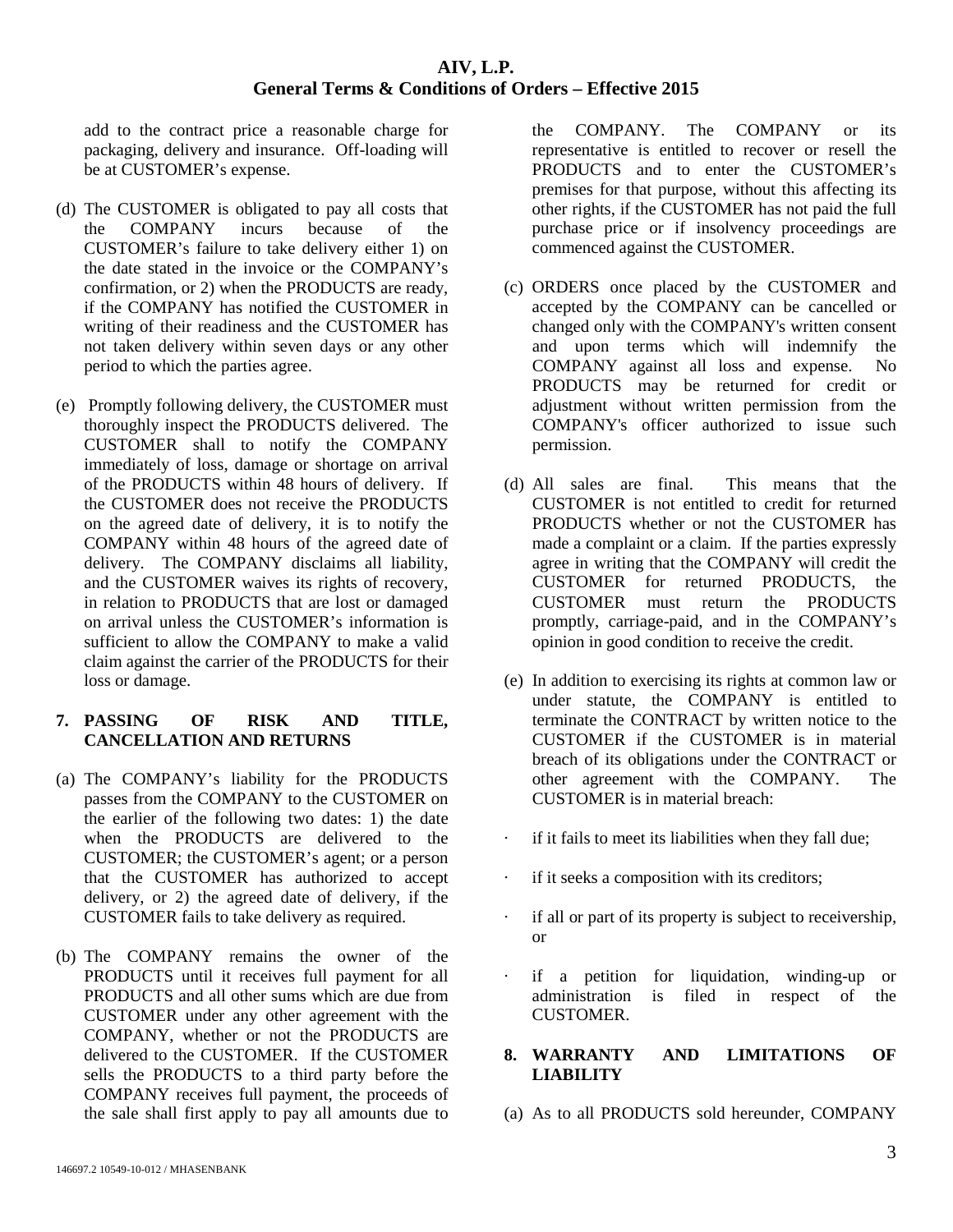expresses no warranties whatsoever but only assigns to CUSTOMER all transferable warranties and remedies granted by the manufacturer of such PRODUCTS to which COMPANY is entitled and CUSTOMER agrees to look solely to such manufacturers with regard to claims and remedies relating to such PRODUCTS. **COMPANY SPECIFICALLY DISCLAIMS ALL WARRANTIES, EITHER EXPRESS OR IMPLIED, INCLUDING WITHOUT LIMITATION WARRANTIES OF MERCHANTABILITY, FITNESS FOR A PARTICULAR PURPOSE AND SATISFACTORY QUALITY. COMPANY MAKES NO WARRANTIES AND REPRESENTATIONS, AS TO QUALITY, CAPABILITIES, OPERATIONS, NONINFRINGEMENT OF INTELLECTUAL PROPERTY RIGHTS, PERFORMANCE AND SUITABILITY OF THE PRODUCTS.** 

- **(b) LIMITATION OF LIABILITY. CUSTOMER'S EXCLUSIVE REMEDY AGAINST COMPANY FOR DEFECTS IN THE PRODUCTS IS THE MANUFACTURES'SWARRANTY SET FORTH IN SECTION 8(a). THE PARTIES AGREE THAT UNDER NO CIRCUMSTANCE SHALL THE COMPANY HAVE ANY LIABILITY WHATSOEVER FOR ANY CLAIM ARISING FROM OR RELATING TO THE ORDERS OR THE PRODUCTS FOR AN AGGREGATE AMOUNT IN EXCESS OF THE INVOICED PRICE FOR THE PRODUCTS.**
- (c) The COMPANY shall not be liable for any damage resulting from delays, failure of the PRODUCTS, loss of profit or revenues, loss of time or loss of use, cost of capital, diminution of goodwill, or claims of CUSTOMER's customers.
- (d) IN NO CIRCUMSTANCES WILL THE COMPANY BE LIABLE FOR ANY CONSEQUENTIAL, SPECIAL, PUNITIVE OR INDIRECT LOSS OR DAMAGE WHATSOEVER.
- (e) The COMPANY is not liable if the CUSTOMER's use of the PRODUCTS infringes a third party's patent rights.
- (f) Any exclusions or limitations of liability in this CONTRACT in favor of the COMPANY are agreed

to be extended for the benefit of all companies and/or individuals within the COMPANY's group of companies. The CUSTOMER agrees in the appointment of the COMPANY as its agent or trustee solely for the extension of the benefit of the exclusions and limitations of liability. All duties, liabilities and obligations that would otherwise result from this agency are expressly excluded.

#### 9. **SPECIFICATION, INSTRUCTIONS AND/OR DESIGN**

If PRODUCTS are modified to a specification, instruction or design supplied by the CUSTOMER or any third party on behalf of the CUSTOMER, then:

- (a) the suitability and accuracy of that specification, instruction and/or design will be the CUSTOMER's responsibility.
- (b) the CUSTOMER will indemnify the COMPANY against any infringement or alleged infringement of any third party's intellectual property rights including but not limited to patent, design right, registered design, trademark, trade name or copyright and any loss, damage or expense which the COMPANY may incur by reason of any such infringement or alleged infringement in any country, and
- (c) the CUSTOMER will indemnify the COMPANY against any loss, damage or expense in respect of any liability arising in any country by reasons of the PRODUCTS being made to such specification, instruction or design.

# **10. CHOICE OF LAW AND JURISDICTION**

(a) The laws of the State of Texas, including the Uniform Commercial Code, shall govern this CONTRACT and, when maintainable, the United States District Courts for the Southern District of Texas shall have jurisdiction, otherwise CUSTOMER agrees to submit to the jurisdiction of the State District Courts of Houston, Harris County, Texas for all disputes arising from or related to the CONTRACT. However, the CUSTOMER expressly agrees that the COMPANY may take action in another jurisdiction to obtain security for the COMPANY's claims under the CONTRACT.